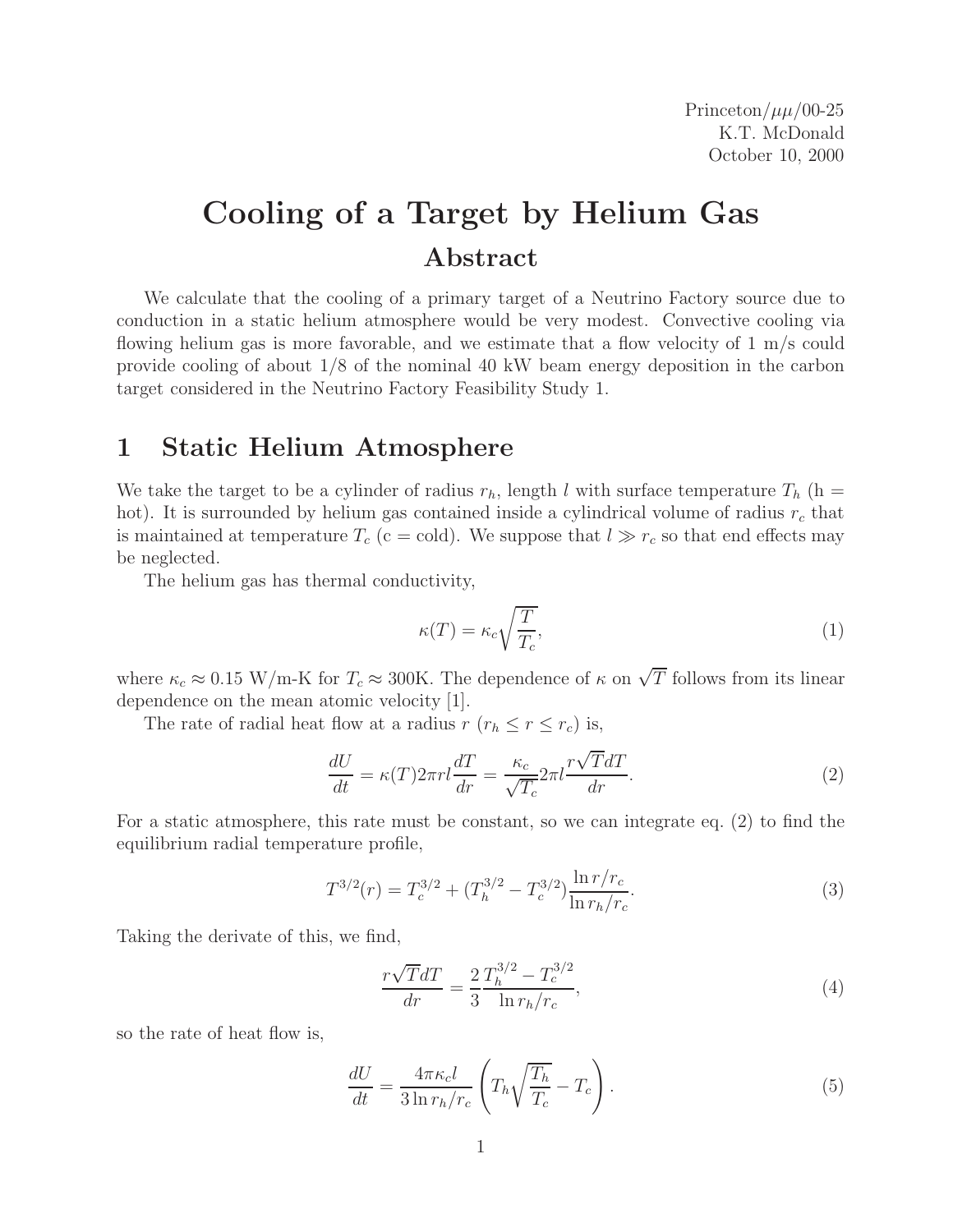We illustrate this for parameters of the carbon target given in the Neutrino Factory Feasibility Study 1 [2], namely  $r_h = 0.75$  cm,  $l = 0.8$  m,  $T_h \approx 2150$ K,  $r_c \approx 10$  cm, and  $T_c \approx 350$ K. Then, eq. (5) predicts a heat flow of 1.1 kW, compared to the average power of 40 kW deposited in the target by a 1.5-MW, 16-GeV proton beam.

The heat flow due to conduction in static helium gas surrounding the target would reduce the target temperature by only a few percent.

## **2 Flowing Helium Gas**

If helium gas were flowed over the surface of the target, convective heat transfer would occur. An estimate of the convective cooling power due to an axial flow of helium at velocity  $v$  can be obtained as follows: multiply the energy storable in a layer of helium gas of radial thickness  $\Delta r$  around the target by the number  $v/l$  of volume changes per second. To complete the calculation, we suppose that during time  $l/v$  of one volume change the layer of thickness  $\Delta r$ takes up energy due to conduction according to eq. (2).

Assuming the pressure is constant, the storable energy is,

$$
U \approx NC_P \langle T \rangle = \frac{5}{2} NR \langle T \rangle = \frac{5}{2} PV \approx 5\pi r_h \Delta r lP \tag{6}
$$

using  $C_P = 5R/2$  and  $PV = NRT$ . This energy is also estimated from eq. (2) as,

$$
U \approx \kappa_c \sqrt{\frac{\langle T \rangle}{T_c}} 2\pi r_h l \frac{\langle T \rangle - T_c}{\Delta r} \frac{l}{v}.
$$
\n
$$
(7)
$$

From the two estimates  $(6)-(7)$  of the storable energy, we obtain an estimate for the effective thickness  $\Delta r$  involved in convective cooling,

$$
\Delta r^2 \approx \kappa_c \sqrt{\frac{\langle T \rangle}{T_c}} \frac{2(\langle T \rangle - T_c)}{5P} \frac{l}{v}.
$$
\n(8)

Inserting this in either of eqs. (6) or (7) and multiplying by the number of volume changes per second, we obtain our estimate of the convective cooling power as,

$$
\frac{dU}{dt} \approx 2\pi r_h \sqrt{\frac{5}{2}Pvl\kappa_c\sqrt{\frac{\langle T\rangle}{T_c}}(\langle T\rangle - T_c)} \approx 5 \text{ kW } \sqrt{v[m/s]},\tag{9}
$$

where we suppose that  $\langle T \rangle \approx 1250$ K.

A flow velocity of  $v = 64$  m/s might be enough to cool the full 40 kW beam power while keeping  $T_h$  near  $T_c$ , but this is a relatively high velocity in practice. A flow velocity of 1 m/s might be more practical, and might lead to a reduction of the target temperature by 200C or so.

Cooling via convective flow might be important for higher proton beam power, for which sublimation of the carbon target may be an issue.

We have not considered the interesting issue of the flow path of the helium through the high-field solenoid magnet around the target, nor that of the handling of large volumes of activated helium gas.